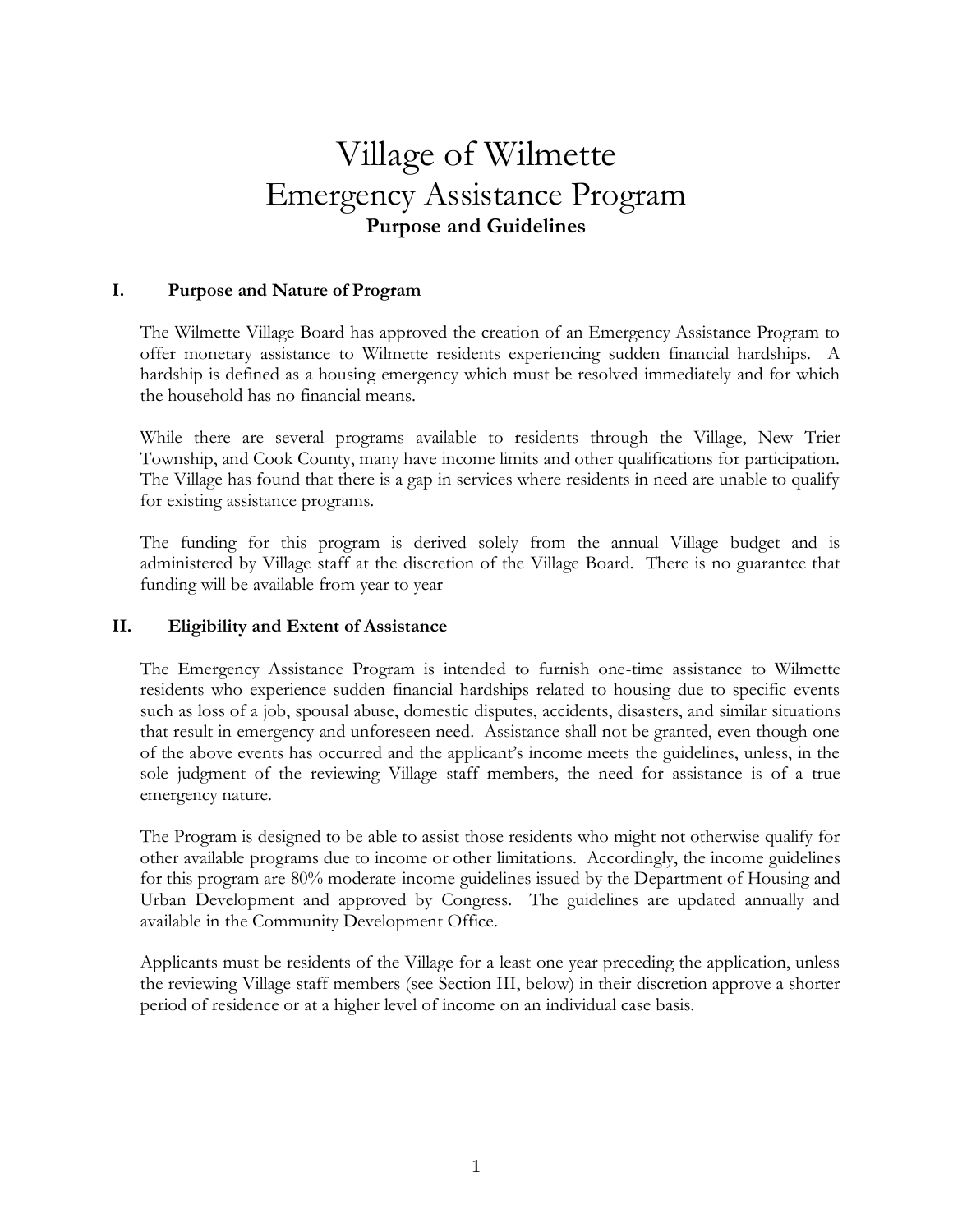Assistance, usually not to exceed \$500.00, will be made available only for the following housingrelated expenses:

- utility payments
- Emergency housing payments in cases of abuse, disability or alimony default
- moving expenses
- hotel payments (in case of, e.g., fire, eviction, loss of job, spousal abuse)
- emergency home repairs (to extent not covered by the Community Development Block Grant Program)

Other types of payment may be authorized at the discretion of Village staff.

## **III. Requests for Assistance**

Requests for assistance will be made through the Community Development Department. Other Village Departments, including the Police and Village Manager's Office, as well as other outside agencies, may refer cases to the Community Development Department for assistance. Residents who participate in the Housing Our Own – Wilmette Program, Community Development Block Grant Program, and residents of the Village Green Atrium, Shore Line Place, Gates Manor, and residents receiving Section 8 housing subsidies may also apply for emergency assistance.

A staff member will be designated from the Community Development Department to review and process applications for assistance and the final determination will be made by a designated staff member from the Village Manager's Office. Applications will be acted upon by the two designated Village staff members, who shall confer as soon as practicable to make a decision. The determination as to whether assistance will be granted in any particular case shall be the sole and final responsibility of Village staff. There is no expectation of or entitlement to assistance in any case.

All interested persons will be given an application and will be required to list household income. Such income will be subject to verification prior to approval of assistance or, as soon as practicable thereafter. At minimum, a copy of the most recently filed federal tax return for the household will be submitted with the application where feasible. The applicants shall sign a statement that the information on the application is correct to the best of their knowledge. Community Development staff shall immediately forward the application to the Village Manager's Office for review, and if necessary, follow–up requests for information. Part of the application will be a letter of referral from a social worker, a local clergy member of the applicant's choice, or similarly trained individual. The referral source or body may phone in a response, but, whenever practicable, a written response must be submitted to the Community Development staff member, to be immediately forwarded to the Village Manager's Office to take official action. The referral source or body shall not make a recommendation for grant assistance but shall certify that "there are [or are not] other programs available to timely meet the hardship asserted by the applicant(s)."

All information requests and applications will be kept confidential. The Community Development Department shall maintain, and upon request of the Village Board shall submit, a brief summary of actions on requests for assistance referred to by case numbers alone and not names or other identifying information.